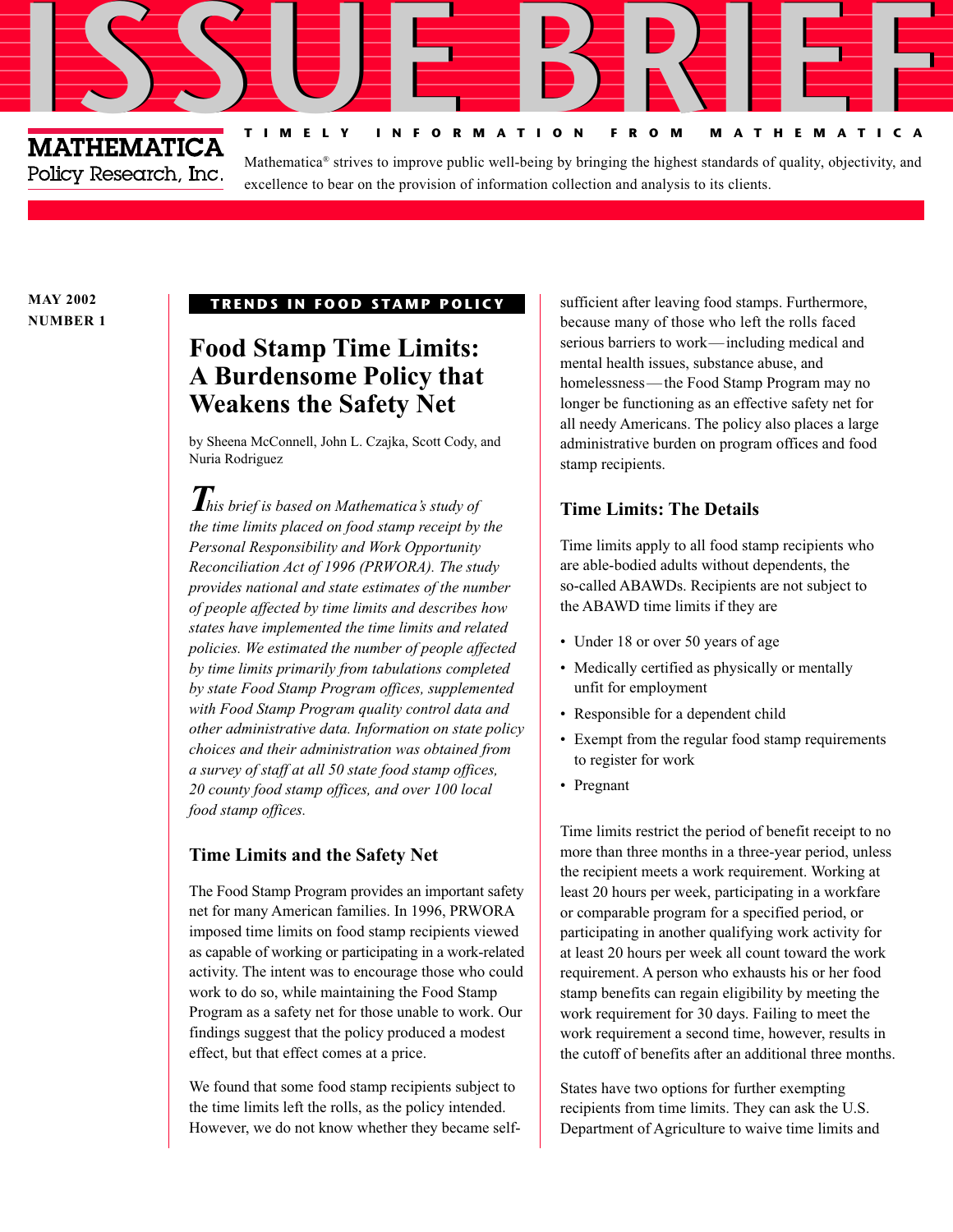associated work requirements for everyone who lives in an area that has an unemployment rate over 10 percent or that qualifies as having an insufficient number of jobs. Many states (37 in 2000) have been granted waivers from time limits. States can also exempt, at their discretion, up to 15 percent of those currently ineligible for food stamps because of time limits.

#### **Many Left Because of Time Limits**

After the passage of PRWORA, nearly 200,000 ABAWDs were dropped from the food stamp rolls in the first months after exhausting their three months of benefits. By March 2000, the total number who had reached the time limits and been terminated had grown to more than 900,000. The lack of any upward spike in terminations three years after the initial wave of terminations suggests that many of these individuals did not return to the program.

This pattern is consistent with the rapid decline in the ABAWD caseload that occurred in the late 1990s (Figure 1). Along with the total food stamp caseload, the number of ABAWD participants started declining before the passage of PRWORA in August 1996.





After time limits took effect, the number of ABAWDs began a steeper decline that reduced the ABAWD caseload by more than 40 percent in less than a year. The decline then slowed, and by late 1999, there was evidence that the ABAWD caseload had leveled off—followed, a year later, by a leveling off of the total food stamp caseload.

### **Few Now Subject to Time Limits**

Only a small proportion of food stamp recipients are currently subject to time limits. Out of the 17.2 million people receiving food stamps in March 2000, only 216,000 were ABAWDs subject to time limits. This figure constitutes less than 1.5 percent of the total caseload.

#### **Figure 2: Status of Food Stamp Recipients Age 18 - 50**





The number subject to time limits is small for several reasons. First, as noted, many ABAWDs have already left the program. Second, the ABAWD population is narrowly defined (Figure 2). Only about one-third of all food stamp recipients are between the ages of 18 and 50. Of the 5.9 million food stamp recipients in this age range in March 2000, 18 percent were exempt because they were physically or mentally unfit for employment. Forty-three percent were exempt because of responsibility for a dependent child, and 7 percent were exempt for other reasons, including pregnancy, an exemption from work registration, and use of the 15-percent provision (Figure 2). Third, many ABAWDs live in waived areas. In March 2000, 28 percent of food stamp recipients between ages 18 and 50 lived in a waived area. All told, only 4 percent of recipients 18 to 50 were subject to time limits in March 2000.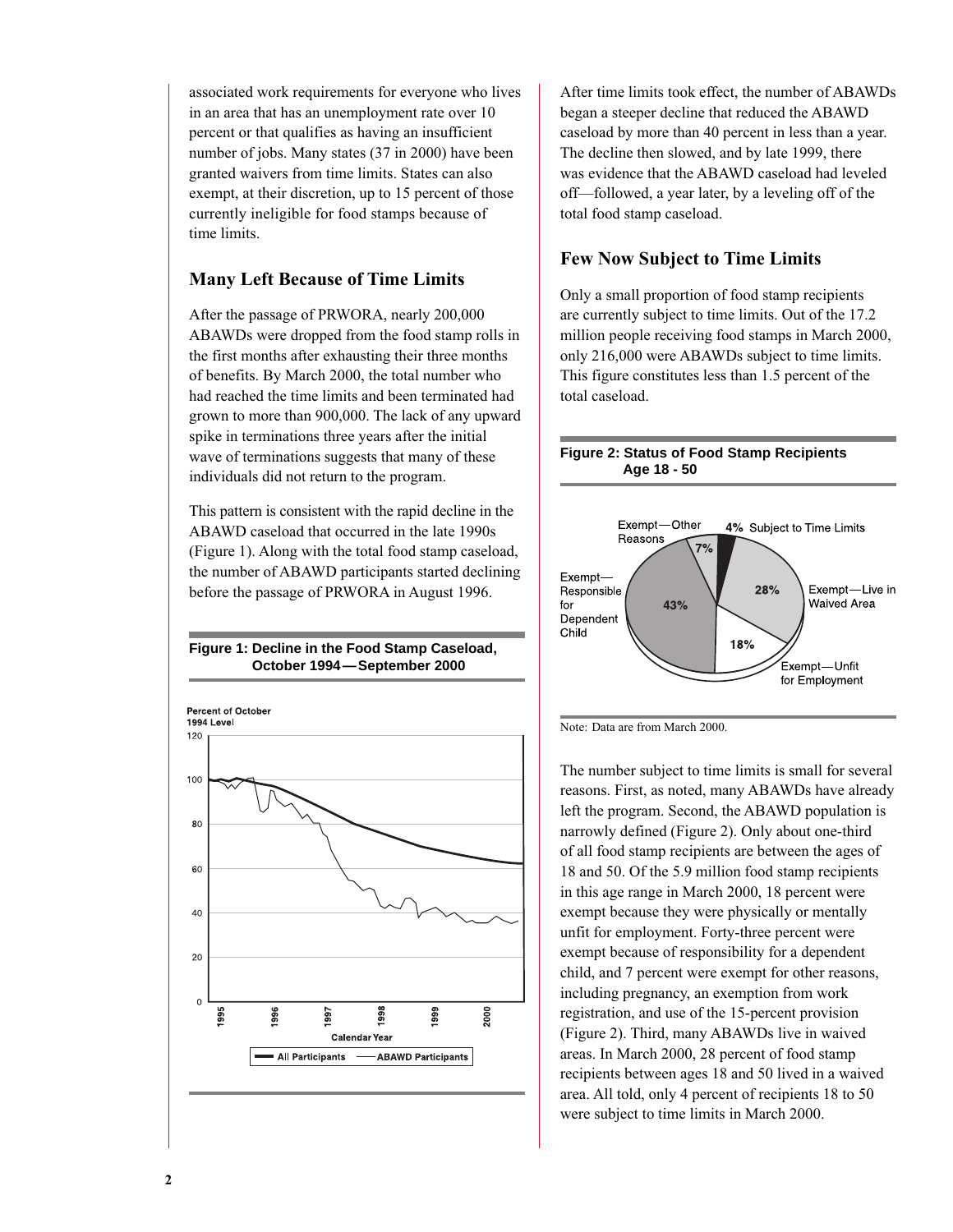#### **Many Lack Access to Work Activities**

The Balanced Budget Act of 1997 (BBA) significantly increased federal funding for Food Stamp Employment and Training (E&T) programs targeted to the ABAWD population. Despite this increase, workfare and other qualifying work activities were not available for everyone subject to time limits. Although most states provided some qualifying work activities, 22 did not offer any activities to at least some ABAWDs subject to time limits (Figure 3). Relatively few states could offer more than one activity to all ABAWDs. The most frequently provided activity was workfare, but only 22 states reported that a workfare slot was available for every ABAWD subject to time limits who wanted one.



#### **Figure 3: Work Activities Available to Those Who Wanted to Participate**

Note: Data are from fiscal year 1999.

It appears that states could be doing more to provide qualifying work activities to ABAWDs. Furthermore, states were far from using all the federal funds available to create these activities. Overall, states spent only 44 percent of total available federal E&T funds in fiscal year 1999. The BBA required that at least 80 percent of the federal E&T grant be earmarked for qualifying work activities for ABAWDs. The remaining 20 percent may be spent on activities that are not qualifying, such as job search, or on food stamp recipients who are not

subject to time limits. In fiscal year 1999, states spent only 32 percent of the funds earmarked for qualifying activities for ABAWDs.

Why are states not spending the available money? The most frequent reason given by survey respondents was that there are too few ABAWDs to participate in work activities—as noted, the number of ABAWDs is small, and only a small proportion want to participate in any given activity. States are concerned that, because of the structure of federal funding, they will not be able to cover the costs of developing new types of activities. States are reimbursed according to the number of slots in work activities that they create and fill, rather than by their costs, so fixed start-up costs are not covered unless participation in activities is high.

#### **Many Face Significant Barriers**

A recurring theme from our survey was that, even if qualifying work activities were offered, many ABAWDs would not participate in them. State and local staff felt that some ABAWDs lacked motivation. But they also said that many of those subject to time limits faced significant barriers to participating in work activities.

The most frequently mentioned barriers were medical or mental health issues, substance abuse, and homelessness. Some people have medical problems that prevent them from participating in E&T activities, but they are not exempt from time limits because their problem is undiagnosed or not yet documented by a medical professional. ABAWDs who are homeless or transient are difficult to contact, making it especially difficult to find work or work activities for them. Inability to speak English was also cited as a barrier to participation in workfare and most E&T programs. Several respondents noted difficulties finding workfare positions for those with criminal records.

Lack of support services was also a significant barrier to participation in work activities. Federal matching funds for these services are capped at \$12.50 per person per month. Many Food Stamp Program staff indicated that ABAWDs lacked transportation or appropriate clothing for job interviews and employment—and federal funding was too low to provide these necessary services.